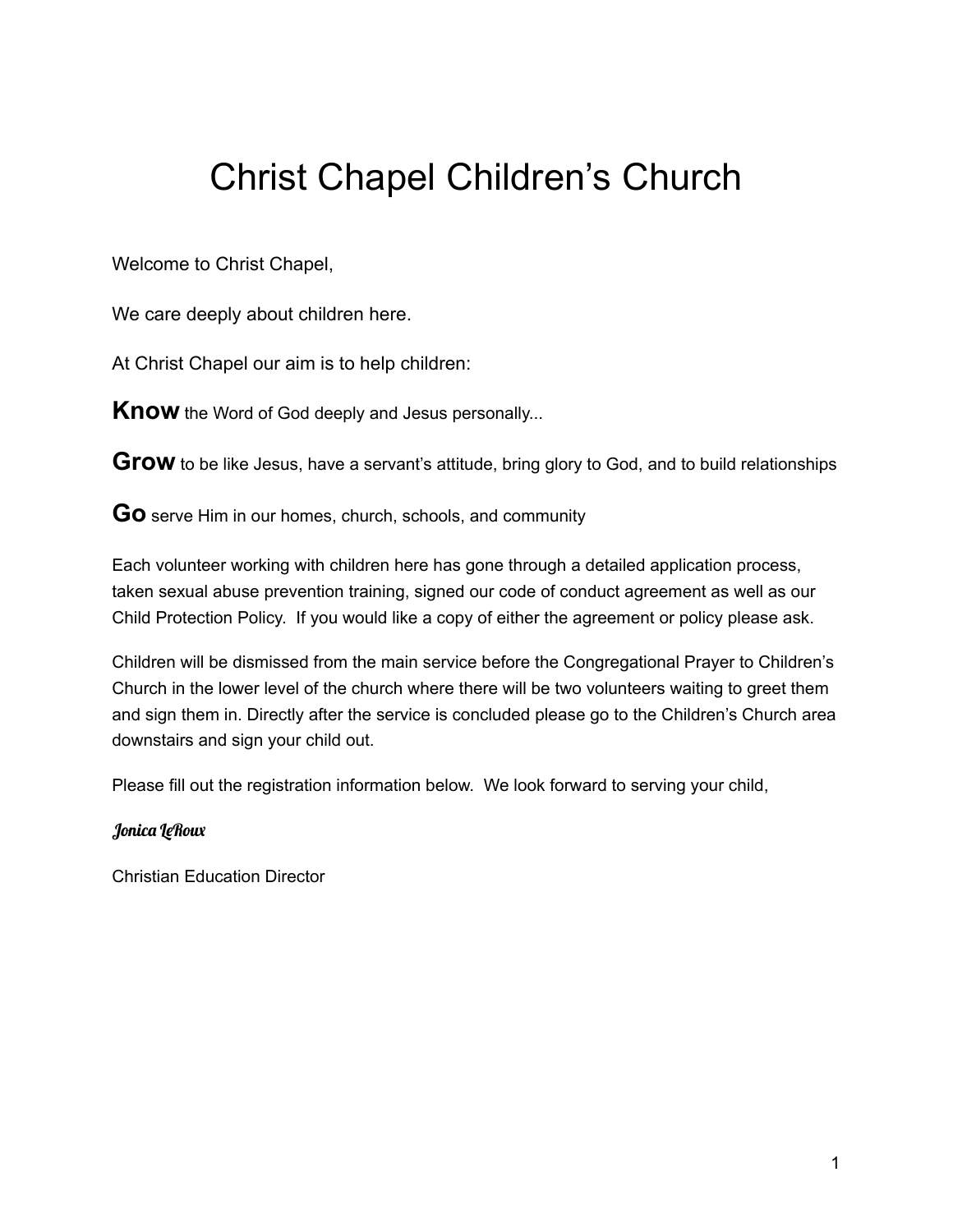## 2021-2022 Children's Church **Registration Form**

| Parent/Guardian's Name: 1997 - 1997 - 1998 - 1998 - 1999 - 1999 - 1999 - 1999 - 1999 - 1999 - 1999 - 1999 - 1 |                   |                     |  |
|---------------------------------------------------------------------------------------------------------------|-------------------|---------------------|--|
|                                                                                                               |                   |                     |  |
|                                                                                                               |                   |                     |  |
|                                                                                                               |                   |                     |  |
|                                                                                                               |                   |                     |  |
| Member of Christ Chapel (circle): Yes No Interested Just Visiting for Now                                     |                   |                     |  |
| Member of another congregation? Please list: ___________________________________                              |                   |                     |  |
| Name of Child                                                                                                 | <b>Birth Date</b> | <b>School Grade</b> |  |
|                                                                                                               |                   |                     |  |
| ,我们也不会有什么。""我们的人,我们也不会有什么?""我们的人,我们也不会有什么?""我们的人,我们也不会有什么?""我们的人,我们也不会有什么?""我们的人                              |                   |                     |  |
|                                                                                                               |                   |                     |  |
|                                                                                                               |                   |                     |  |
|                                                                                                               |                   |                     |  |
| List any special needs, health or medical concerns we should know about your child.                           |                   |                     |  |
| Name of Child:<br>Description                                                                                 |                   |                     |  |
|                                                                                                               |                   |                     |  |
|                                                                                                               |                   |                     |  |
|                                                                                                               |                   |                     |  |
|                                                                                                               |                   |                     |  |